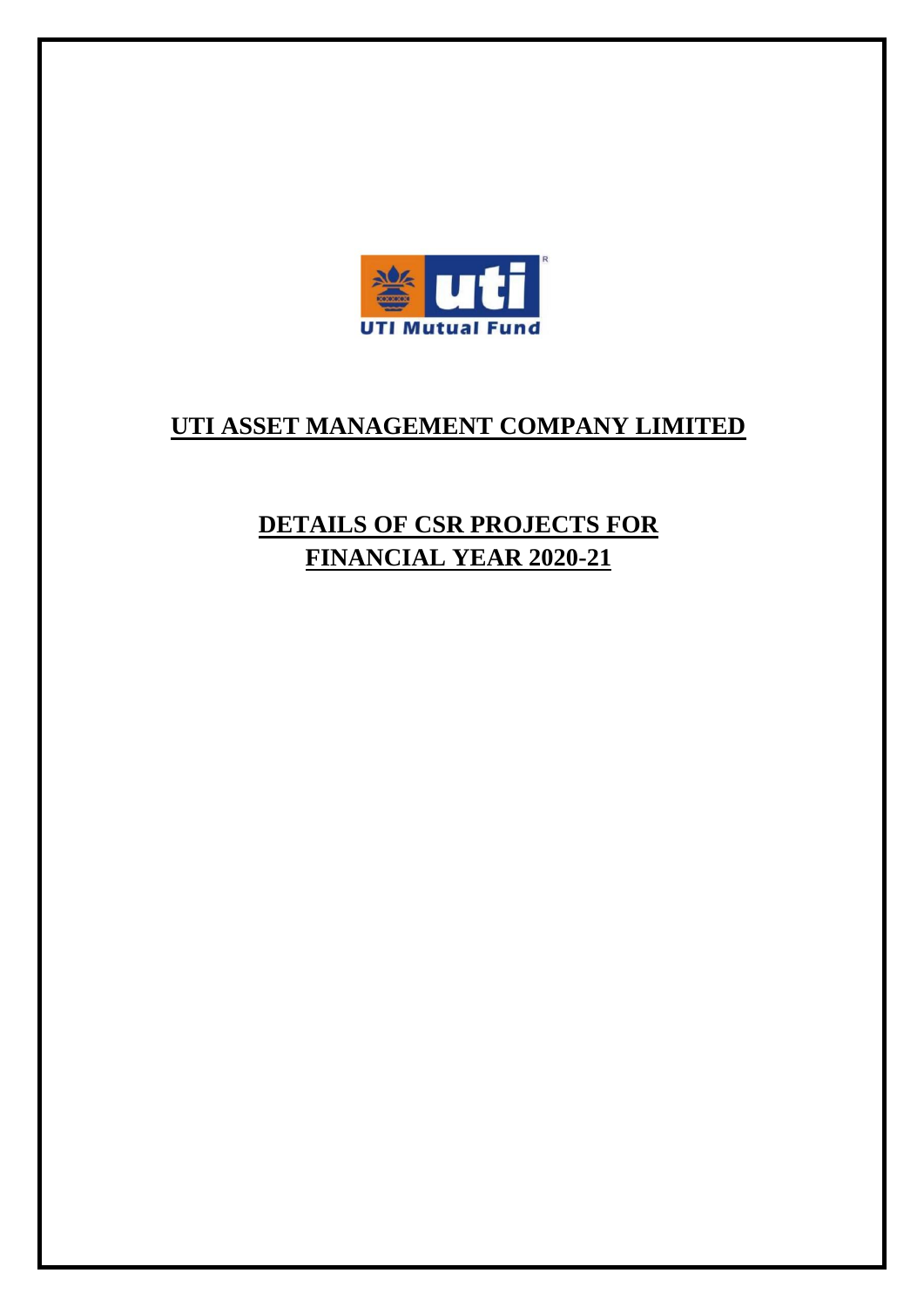UTI Asset Management Company Limited



## **1. BACKGROUND:**

- 1.1. UTI Asset Management Company Limited (UTI AMC / the Company) gives utmost importance to CSR initiatives in order to operate in an economically, socially and environmentally sustainable manner, while recognizing the interests of its stakeholders.
- 1.2. The Company is committed in ensuring that its business is conducted according to rigorous ethical, professional and legal standards. The Company recognizes that its business activities have direct and indirect impact on the society. The Company strives to integrate its business values and operations in an ethical and transparent manner to demonstrate its commitment to sustainable development and to meet the interests of its stakeholders.
- 1.3. The Company's CSR initiatives in financial year 2020-21 included activities from the broad areas of 'Health' 'Education' and 'Rural Development'.
- 1.4. In the lights of the on-going fight against the global pandemic of Covid-19, UTI AMC has contributed to the PM CARES Fund.
- 1.5. UTI AMC has also extended financial support to Shanmugha Arts, Science, Technology & Research Academy (SASTRA) for the development of five ZAFI GO robots to assist the medical professionals in communicating and monitoring the Covid-19 infected patients in Tamil Nadu.
- 1.6. UTI AMC has undertaken its CSR activities in collaboration with several credible Not for Profit Organizations (NPOs). All these activities are monitored and vetted while regular progress reports are obtained from these NPOs.

## **2. DETAILS OF NPOs ASSOCIATED WITH THE COMPANY:**

2.1. UTI AMC has been associated with the following NPOs for projects undertaken during FY 2020-21:

#### ➢ **St. Jude India ChildCare Centres (UTI Canserve)**:

UTI Canserve is a platform which enables investors to contribute their dividend payouts towards a medical cause, for which UTI AMC has entered into an agreement with St. Jude India ChildCare Centre. UTI AMC has made an investment of Rs. 1 crore in UTI Arbitrage Fund (one of the listed schemes under UTI Canserve)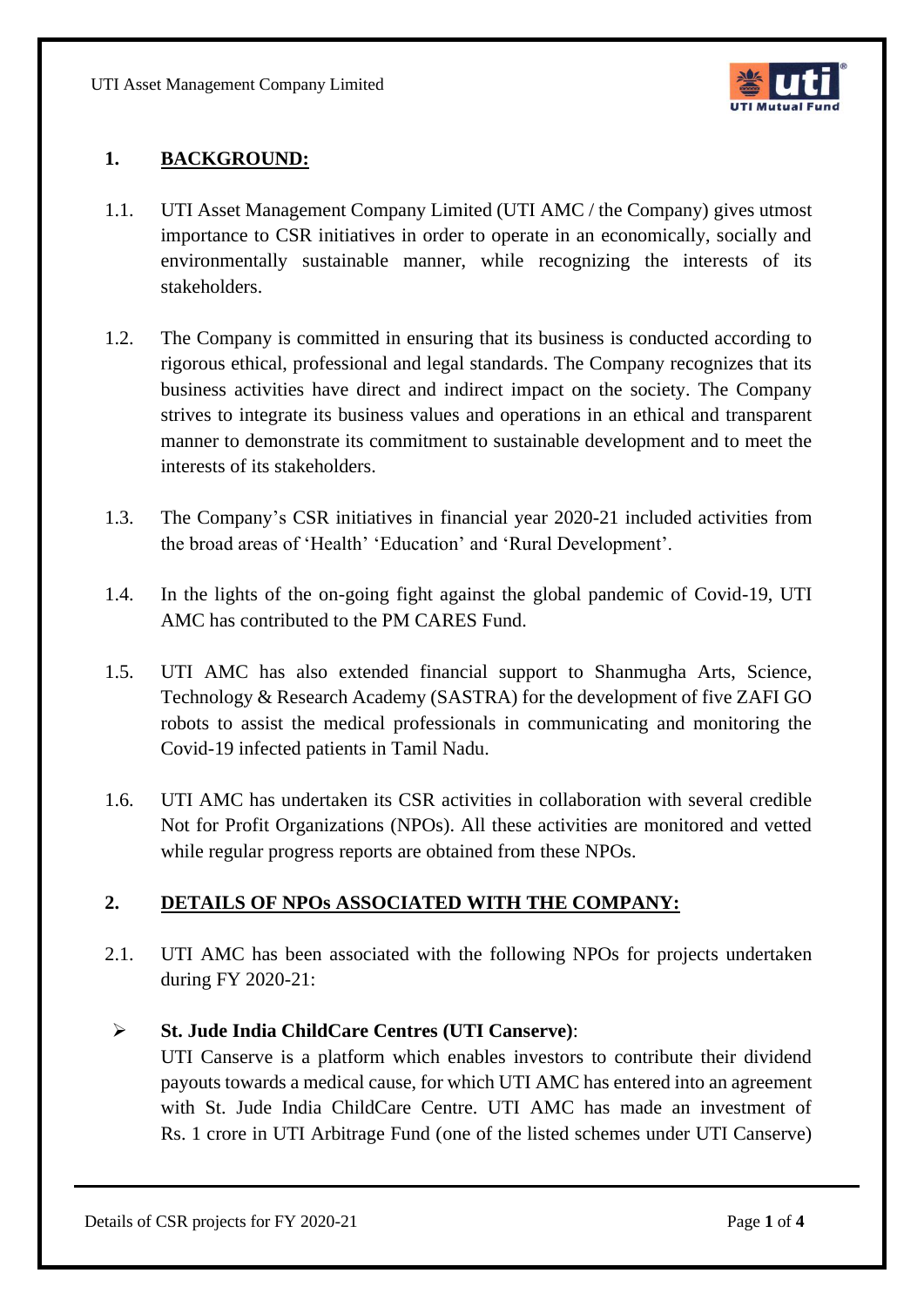UTI Asset Management Company Limited



and the dividend declared by the Fund is transferred to St. Jude as donation for the needy and under-privileged children battling cancer.

#### ➢ **Akanksha Foundation:**

A non-profit organization that works primarily in the field of education, addressing formal education through Akanksha Schools. The NPO founded by Shaheen Mistri aims to provide children from low-income communities with high-quality education, enabling them to maximize their potential and transform their lives. In the context of the Covid 19 lockdown, the foundation restructured its strategy to focus on Social and Emotional Wellbeing of students and build capacities of parents as co-educators. UTI AMC supported the cost of running online classrooms for over 700 students and stakeholder capacity building activities in Natwar Nagar Public School, Jogeshwari and Wadibunder Public School, Mazgaon in Mumbai.

#### ➢ **Victoria Memorial School for the Blind (VSMB):**

Established in 1902, VMSB works with a vision to encourage, nurture and develop differently-abled (visual impairment) individuals; to empower them to take their place in the world as confident and productive adults. The school provides its students (usually from low socio-economic communities in Maharashtra) with free of cost education (Marathi medium State Board), food, accommodation, sports facilities, vocational and skills training and career guidance. VSMB programme focus on technology enhanced pedagogy and familiarity of students with learning online ensured continuity in school curriculum during the lockdown. UTI AMC has extended financial support towards the cost of education, lodging and boarding of 40 visually impaired students.

#### ➢ **Institute for Handicapped and Backward People:**

A Kolkata (West Bengal) based NPO headed by Dr. M A Hasan Sahani, a differently abled individual himself, IHBP works for the upliftment and development of the needy and poor and the differently abled section of the society since 2000. It runs a Special Inclusive School for Differently Abled Children from low socio-economic background and placement oriented vocational training centres for them. They also conduct workshops in the fields of computers, tailoring, etc. for women from low socio-economic communities, parents of the differently abled children along with people with disabilities to aid their employment and earnings. UTI AMC supported the education of the 225 differently abled children at the school in Kolkata.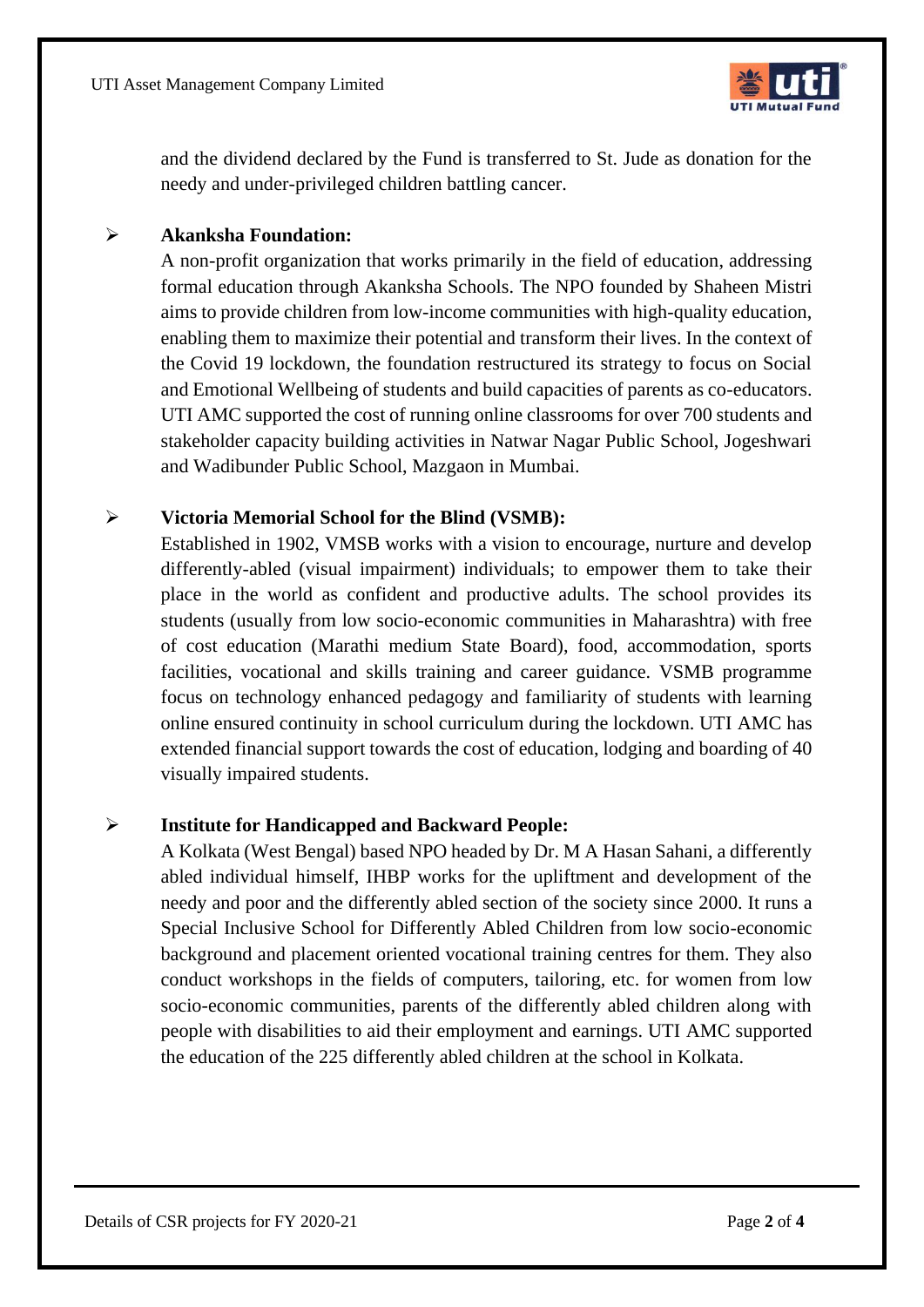UTI Asset Management Company Limited



#### ➢ **Gramin Vikas Vigyan Samiti (GRAVIS):**

A Jodhpur (Rajasthan) based NPO founded in 1983, headed by Dr. Prakash Tyagi, works for enhancing resilience of communities in the Thar Desert area, Uttarakhand, and the Bundelkhand region of Uttar Pradesh. The Gandhian philosophy of Sarvodaya—all rising, but the last person first— and Gram Swarajya, or village selfrule are basis of GRAVIS' strategy and approach. In 2019-2020, GRAVIS projects were implemented in 1600 villages, impacted 100,000 people through 3500 people organizations. UTI AMC is collaborating with GRAVIS to enhance Water Security and Health Status of approximately 24,000 people in drought prone and severely impoverished Pokaran and Jaisalmer blocks in Jaisalmer District of Rajasthan.

#### ➢ **Swades Foundation:**

Founded by Ronnie and Zarina Screwvala, the Swades foundation works mainly in the Raigad district of Maharashtra with a goal to create rural communities that are a strong asset to the  $21<sup>st</sup>$  century India. It is working on a scalable model for Rural Empowerment through holistic, 360 degree development across 5 key verticals – Water & Sanitization, Agriculture & Livelihood, Health & Nutrition, Education and Community Mobilization. UTI AMC provided financial aid for the SwadesMitras (Community Health Worker Volunteer) Project and the Eye Care Program which include the Mobile Vision Centre (MVC) Vans.

#### ➢ **Swami Vivekananda Medical Mission (SVMM):**

SVMM is a Nagpur based charitable hospital operational since 1974. Currently, it runs a 50 Bedded hospital at Khapri with ICU and JR Services and a 20 bedded hospital along with two Operation Theatres in Koradi. SVMM annually trains 20 girls from rural areas to be nurses. The hospital covers around 100 villages nearby (as mentioned on the website). UTI AMC is supporting quality and affordable health care for rural population and weaker sections of the society, particularly those who are suffering or are at risk of cardiac diseases.

#### ➢ **Ummeed Child Development Centre:**

Founded in 2001 by Dr. Vibha Krishnamurthy, Ummeed works with a vision of helping children with developmental disabilities (such as Autism, Cerebral Palsy, ADD and others) reach their full potential and be included in the society. The team of healthcare professionals at Ummeed cater through four major areas of work – Clinical Services, Training & Capacity Building, Research and Awareness & Advocacy. UTI AMC has extended financial support for 4190 clinical sessions for 470 children with developmental disabilities.